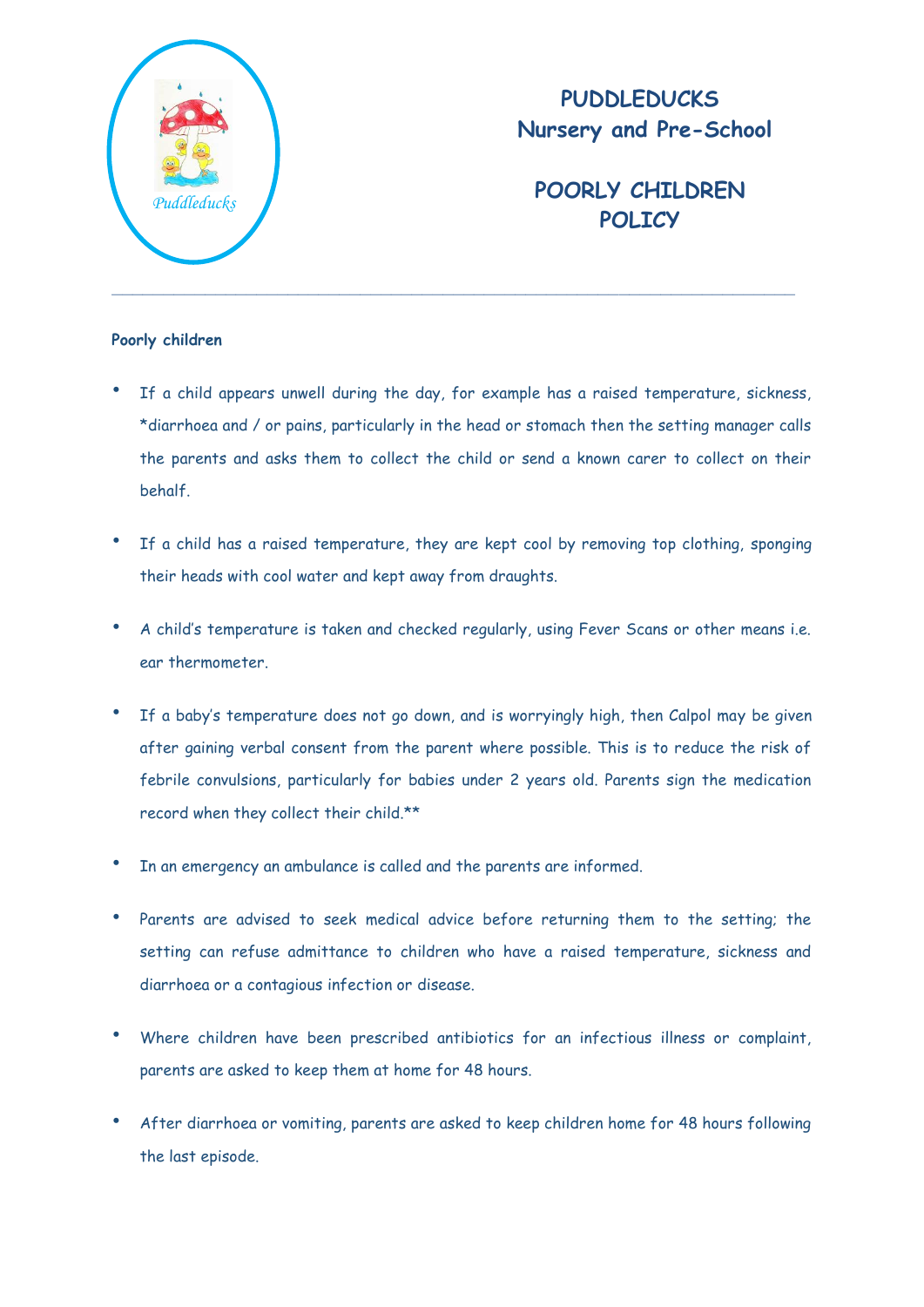- Some activities such as sand and water play and self-serve snack will be suspended for the duration of any outbreak.
- The setting has information about excludable diseases and exclusion times.
- The setting manager notifies their line manager if there is an outbreak of an infection (affects more than 3-4 children) and keeps a record of the numbers and duration of each event.
- The setting manager has a list of notifiable diseases and contacts Public Health England (PHE) and Ofsted in the event of an outbreak.
- If staff suspect that a child who falls ill whilst in their care is suffering from a serious disease that may have been contracted abroad such as Ebola, immediate medical assessment is required. The setting manager or deputy calls NHS 111 and informs parents.

\*Diarrhoea is defined as 3 or more liquid or semi-liquid stools in a 24-hour period (www.gov.uk/government/publications/health-protection-in-schools-and-other-childcarefacilities/chapter-9-managing-specific-infectious-diseases#diarrhoea-and-vomitinggastroenteritis)

### **HIV/AIDS procedure**

HIV virus, like other viruses such as Hepatitis, (A, B and C), are spread through body fluids. Hygiene precautions for dealing with body fluids are the same for all children and adults.

- Single use vinyl gloves and aprons are worn when changing children's nappies, pants and clothing that are soiled with blood, urine, faeces or vomit.
- Protective rubber gloves are used for cleaning/sluicing clothing after changing.
- Soiled clothing is rinsed and bagged for parents to collect.
- Spills of blood, urine, faeces or vomit are cleared using mild disinfectant solution and mops; cloths used are disposed of with clinical waste.
- Tables and other furniture or toys affected by blood, urine, faeces or vomit are cleaned using a disinfectant.